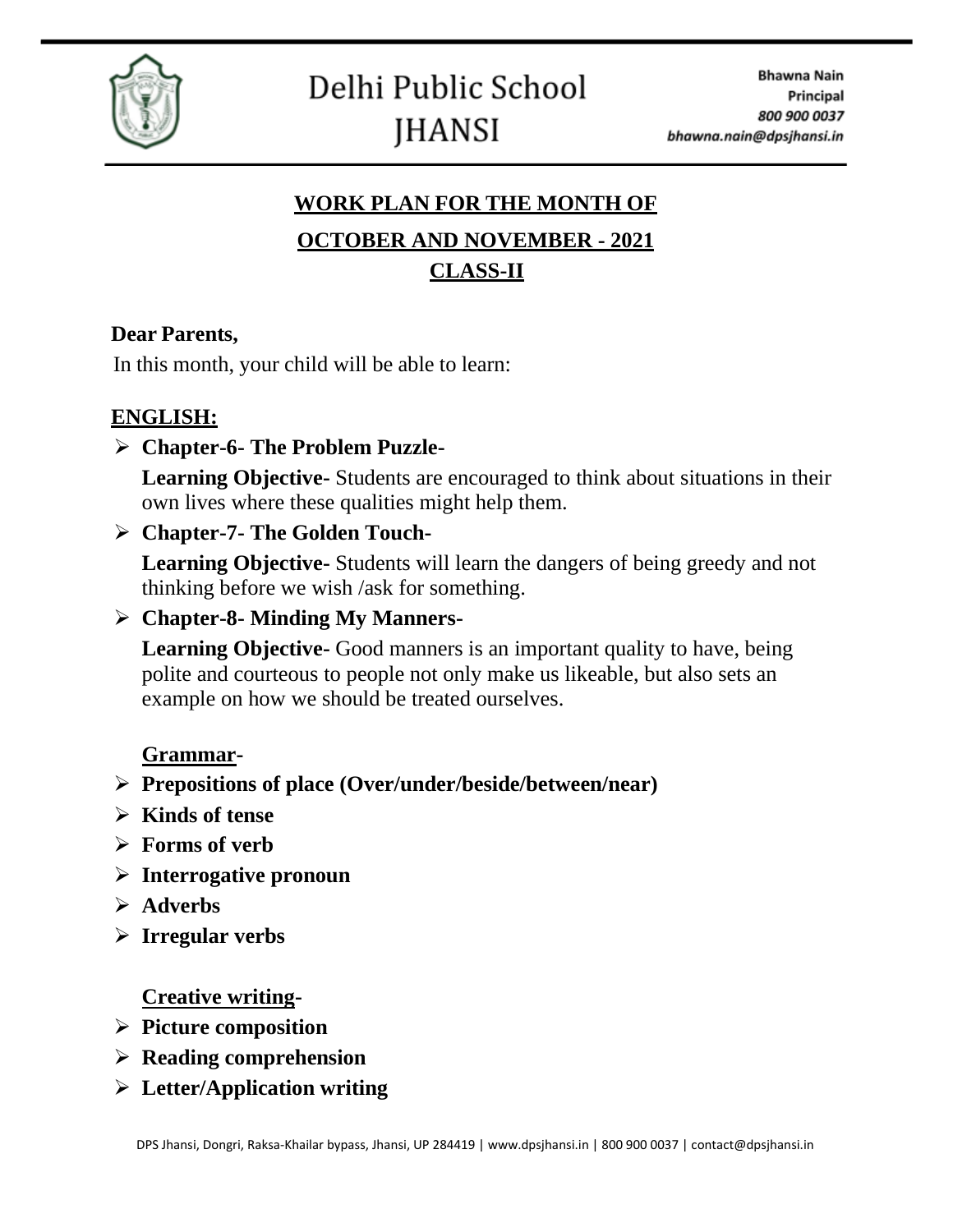

### **MATHEMATICS:**

- ➢ **Chapter-7- Numbers (up to 999)- Learning objective-**Place value, Number names, Compare numbers, Arrange numbers in ascending and descending orders and odd-even numbers.
- ➢ **Chapter-8- Add and Subtract up to 999- Learning objective-** Add double digit numbers by regrouping into tens and ones.
- ➢ **Chapter-9- Let us multiply- Learning objective-** Multiplication facts, Tables up to 10.
- ➢ **Chapter-10- A world of patterns- Learning objective-** Identify patterns, missing and simple patterns, complete or extend patterns.

# **EVS:**

- ➢ **Chapter-7- My needs- Air- Learning objective-** Students will be able to learn about factors causing air pollution, how to make air clean.
- ➢ **Chapter-8- Going Places- Learning objective-** Students will learn the needs for public places in locality and recreational places.
- ➢ **Chapter-9- Green All the Way- Learning objective-** Students will be able to identify different types of plants and tips to take care of plants.
- ➢ **Chapter-10- Animals around us- Learning objective-** Students will be able to learn different body parts of animals.

# **HINDI:**

# **ह िंदी साह त्य**

- ➢ **पाठ 7- मेरी हिताब**
- ➢ **पाठ 8 -हततली और िली**

कौशल- पुस्तकालय के बारे में जानना एवं तितली के जीवन चक्र से अवगत होना।

- **ह िंदी व्यािरण**
	- ➢ **पाठ 6 -वचन एि या अनेि**
	- ➢ **पाठ 7- सववनाम**
		- कौशल- वचन एवं सर्वनाम से अवगत होना।

DPS Jhansi, Dongri, Raksa-Khailar bypass, Jhansi, UP 284419 | [www.dpsjhansi.in](http://www.dpsjhansi.in/) | 800 900 0037 | [contact@dpsjhansi.in](mailto:contact@dpsjhansi.in)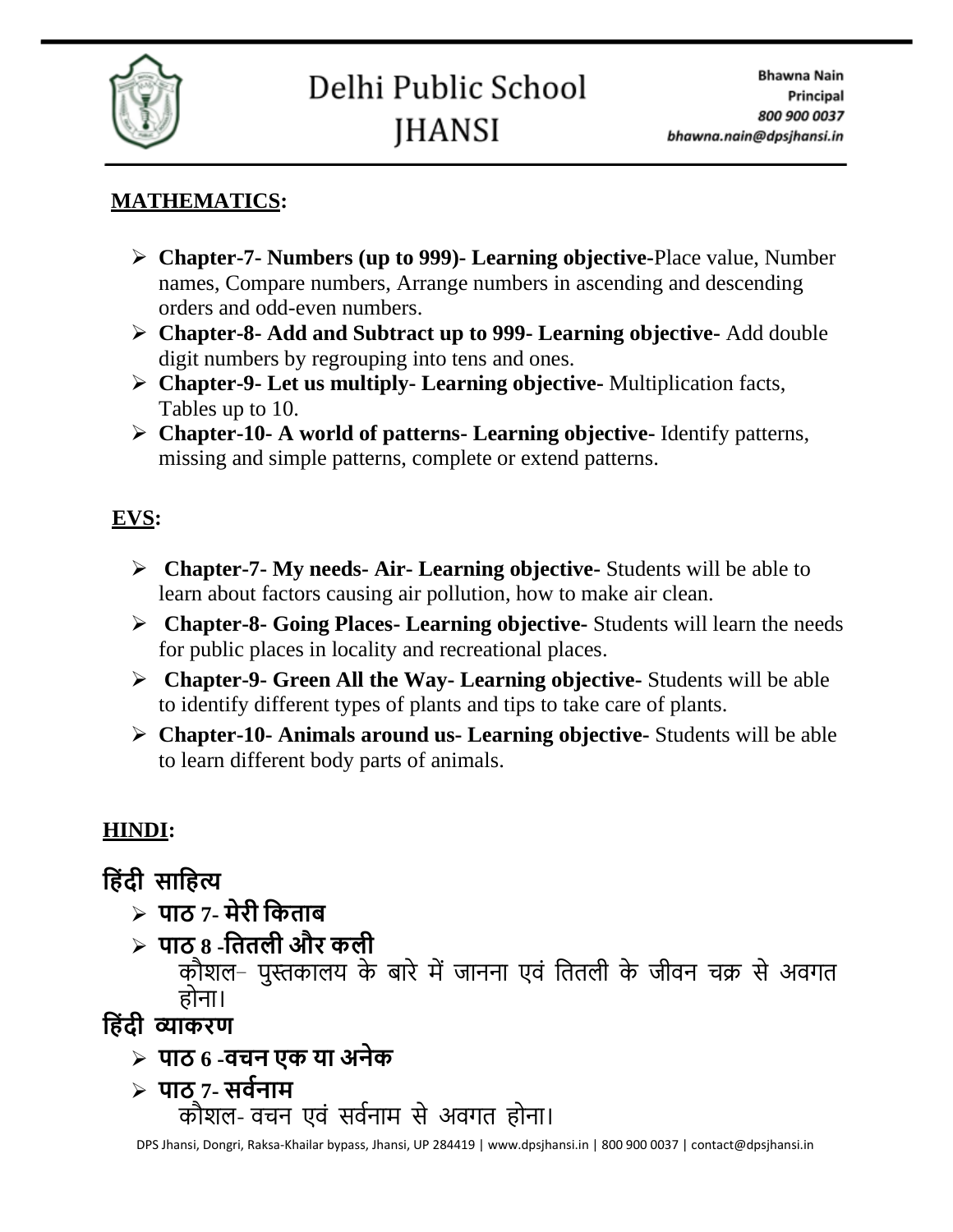

# Delhi Public School **JHANSI**

### **COMPUTER-**

- ➢ **Chapter-6- Draw in paint-Learning objective-** Students will be able to learn various paint tools used in Ms paint.
- ➢ **Chapter-7- Fun with shapes and colors- Learning objective-** More features of Ms-paint will be introduced with students.

## **ENGLISH POEM-**

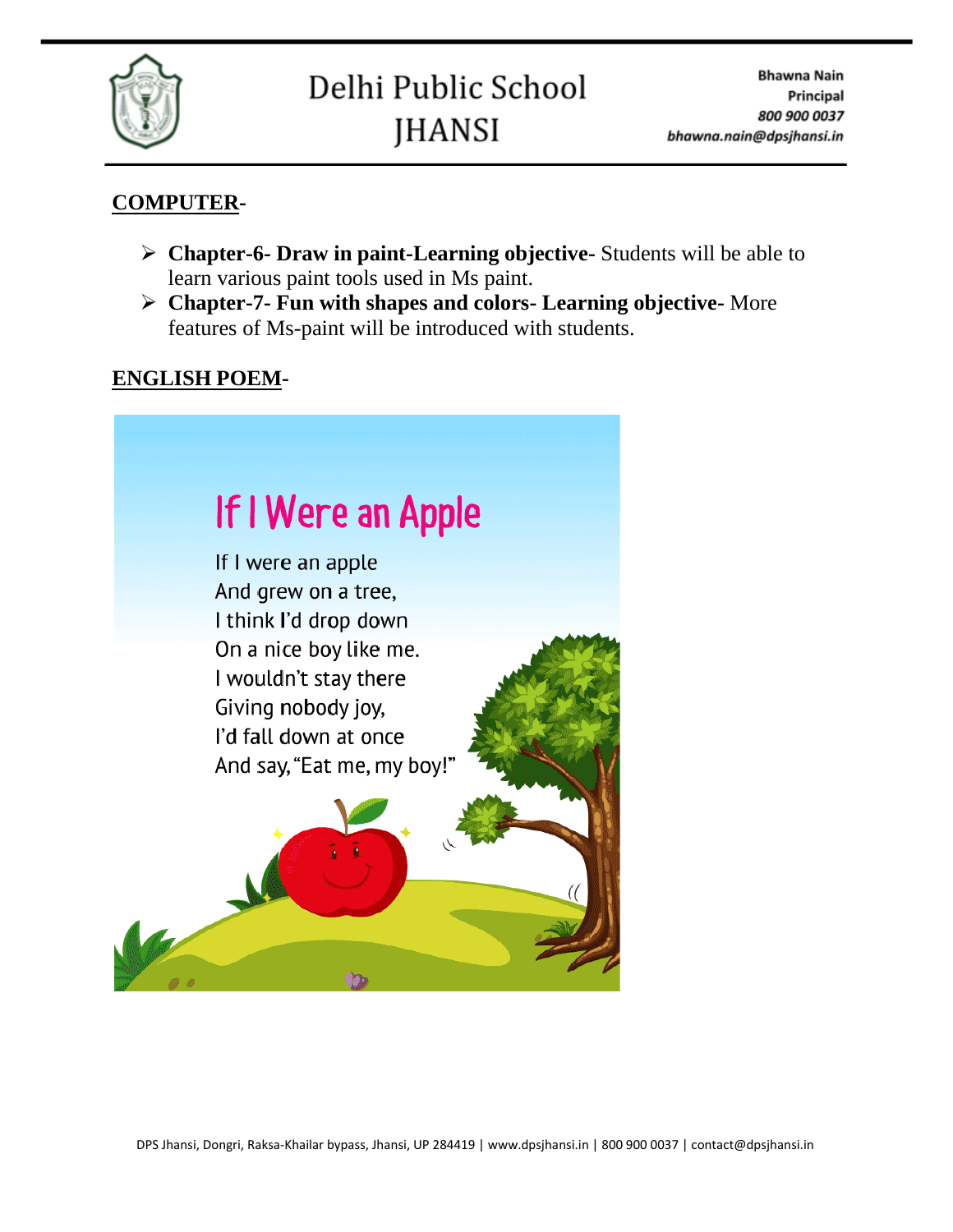

#### **HINDI POEM**-

घर छोड़कर शुरू शुरू में, स्कूल चला जब आता था। मां को याद कर कर के, मैं बहुत आंसू बहाता था। तिर प्यारी अध्यातपका ने,प्यार सेमुझको समझाया । मैंभी िो हं मां जैसी,कह कहकर मुझको सहलाया। अपनी प्यारी तशतिका को,धन्यवाद चाहिा हं कहना । आप हमेशा अपनेनन्हेमुन्ने,छात्ों संग बस ऐसेही रहना ।

## **DOHA AND SHLOKA-**